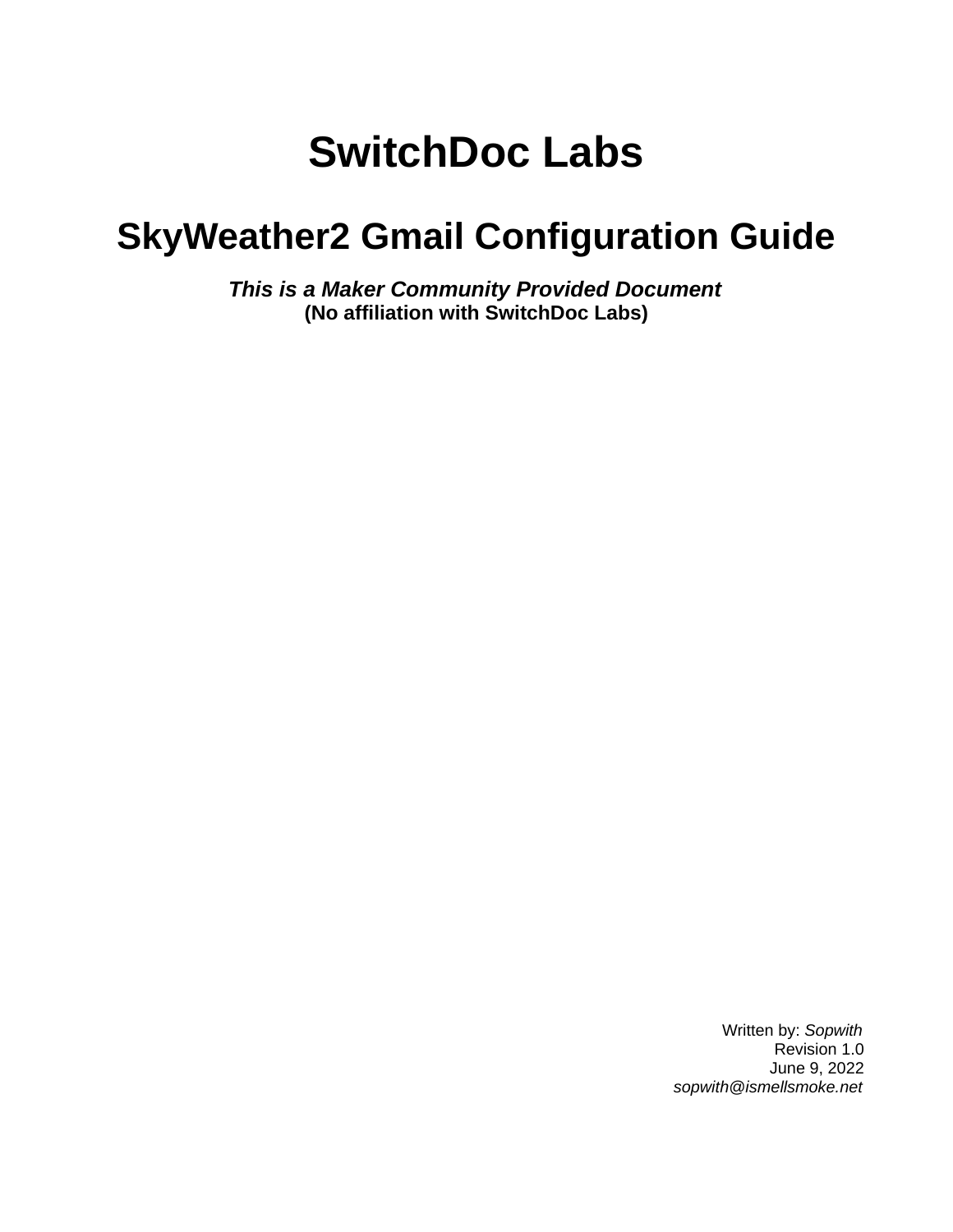# **Important Information**

I am not an employee of *SwitchDoc Labs*. They did not request that I produce this document. All the content in this document is the result of my discovery efforts on how the *SkyWeather2* software works. Any errors, omissions, oversights, and any other incorrect information described here belong to me. *DO NOT* contact *SwitchDoc Labs* for technical support if you have problems getting your *SkyWeather2* working based on these instructions. Instead, send me an Email [\(sopwith@ismellsmoke.net\)](mailto:sopwith@ismellsmoke.net) and I will try to help solve any problems you discover.

There is a complete set of [SkyWeather2 documentation](https://shop.switchdoc.com/products/skyweather2-raspberry-pi-based-weather-station-kit-for-the-cloud) on the *SwitchDoc Labs* website. You should consider their documentation as the definitive guides.

This document is based on my experiences in getting the *SkyWeather2* working. Your results may vary. There is no guarantee that these instructions will work for you. Software and hardware components are constantly changing, and these may affect your results.

*SkyWeather2* is an open-source project created by *SwitchDoc Labs*. Any copyrighted material, proprietary information, and intellectual property created and owned by *[SwitchDoc Labs](https://shop.switchdoc.com/)* is respected and appreciated.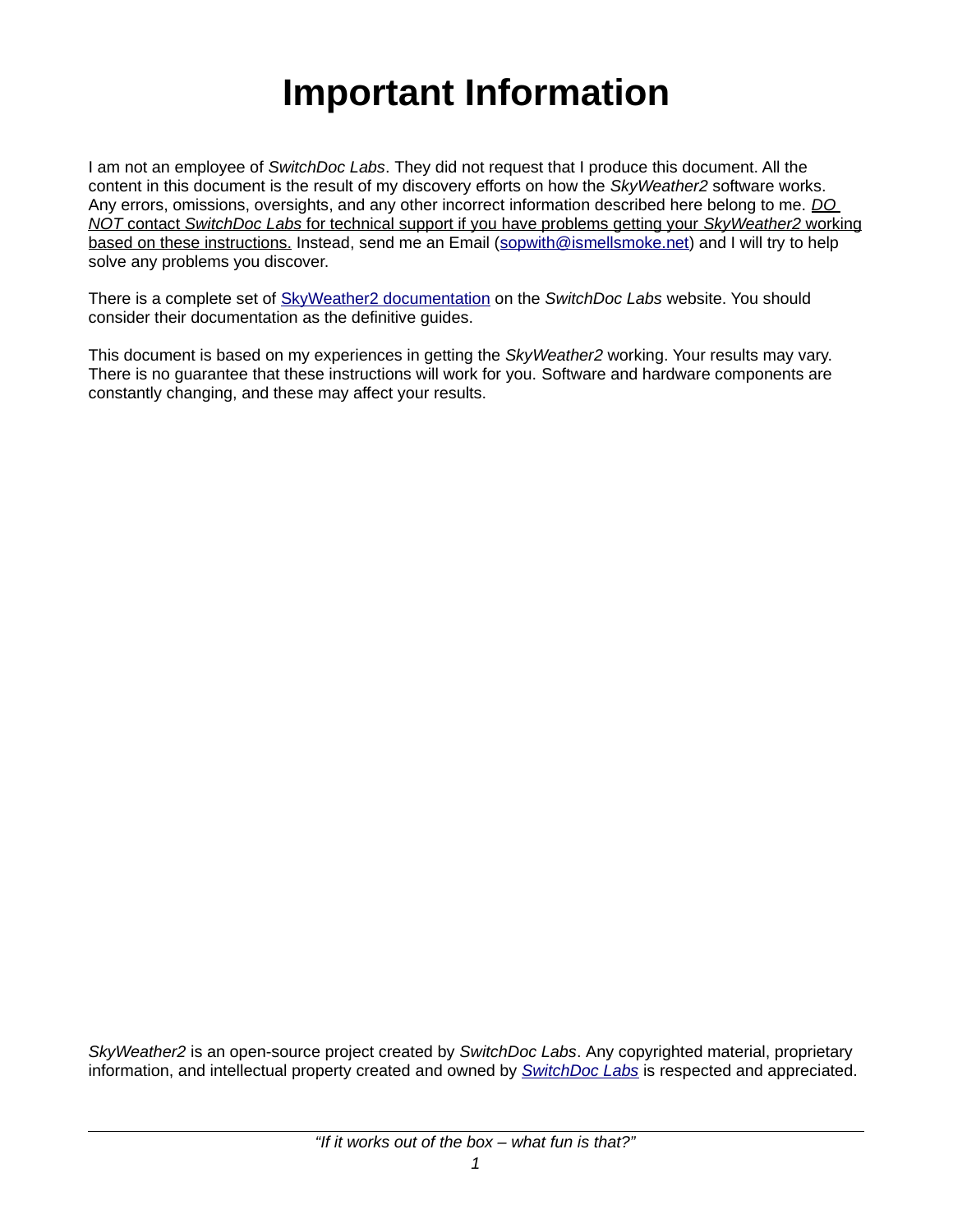#### **Introduction**

Google Gmail is the most popular "free" Email system on the planet. Anyone can setup an Email account in a few minutes. Due to Gmail's popularity, the *SkyWeather2* system, by default, uses Gmails' SMTP server to send out Email notifications. In the *SkyWeather2* configuration pages, there is a tab where the user enters their Email address and password.

Unfortunately, Google recently changed their Gmail security rules and they now require Two-Step verification on all Email accounts. This change prevents existing users from receiving Email's from *SkyWeather2* to their Google Email address.

This document describes how to make changes to your Gmail account so that it can be used with your *SkyWeather2* system. It is a pretty simple process.

The process involves the following steps:

- $\triangleright$  Enable 2-Step verification in your Gmail account.
- $\vee$  Create a Gmail app password for your SkyWeather2 system.
- $\triangleright$  Change the SkyWeather2 Email password from your Gmail password to the app password.
- $\checkmark$  Configure SkyWeather2 with your App password.

#### **Step-1: Enable 2-Step verification in your Gmail account**

You cannot configure an app password in Gmail unless you enable 2-Step verification.

1) Login to your Gmail account, click on 'Home', then click on the 'Security' button in the left panel. 2) Scroll down to the section, '*Signing in to Google*' (Figure [1](#page-2-0)).

| ີ  | Home                     | Review security activity (5) |                      |                                                                                                                           |
|----|--------------------------|------------------------------|----------------------|---------------------------------------------------------------------------------------------------------------------------|
| Ġ  | Personal info            |                              |                      |                                                                                                                           |
| ✑  | Data & privacy           | Signing in to Google         |                      | $\frac{1}{2} \left( \frac{1}{2} \right) \left( \frac{1}{2} \right) \left( \frac{1}{2} \right) \left( \frac{1}{2} \right)$ |
| 6  | Security                 |                              | $\approx$            |                                                                                                                           |
| ക് | People & sharing         |                              |                      |                                                                                                                           |
| ╒  | Payments & subscriptions | Password                     | Last changed 8:07 AM |                                                                                                                           |
| Œ  | About                    | Use your phone to sign in    | 0<br>Off             |                                                                                                                           |
|    |                          | 2-Step Verification          | ۰<br>Off             |                                                                                                                           |
|    |                          | Figure 1: Security panel     |                      |                                                                                                                           |

- <span id="page-2-0"></span>3) Click on '2-Step Verification.'
- 4) Click on 'GET STARTED' (Figure [2\)](#page-3-0).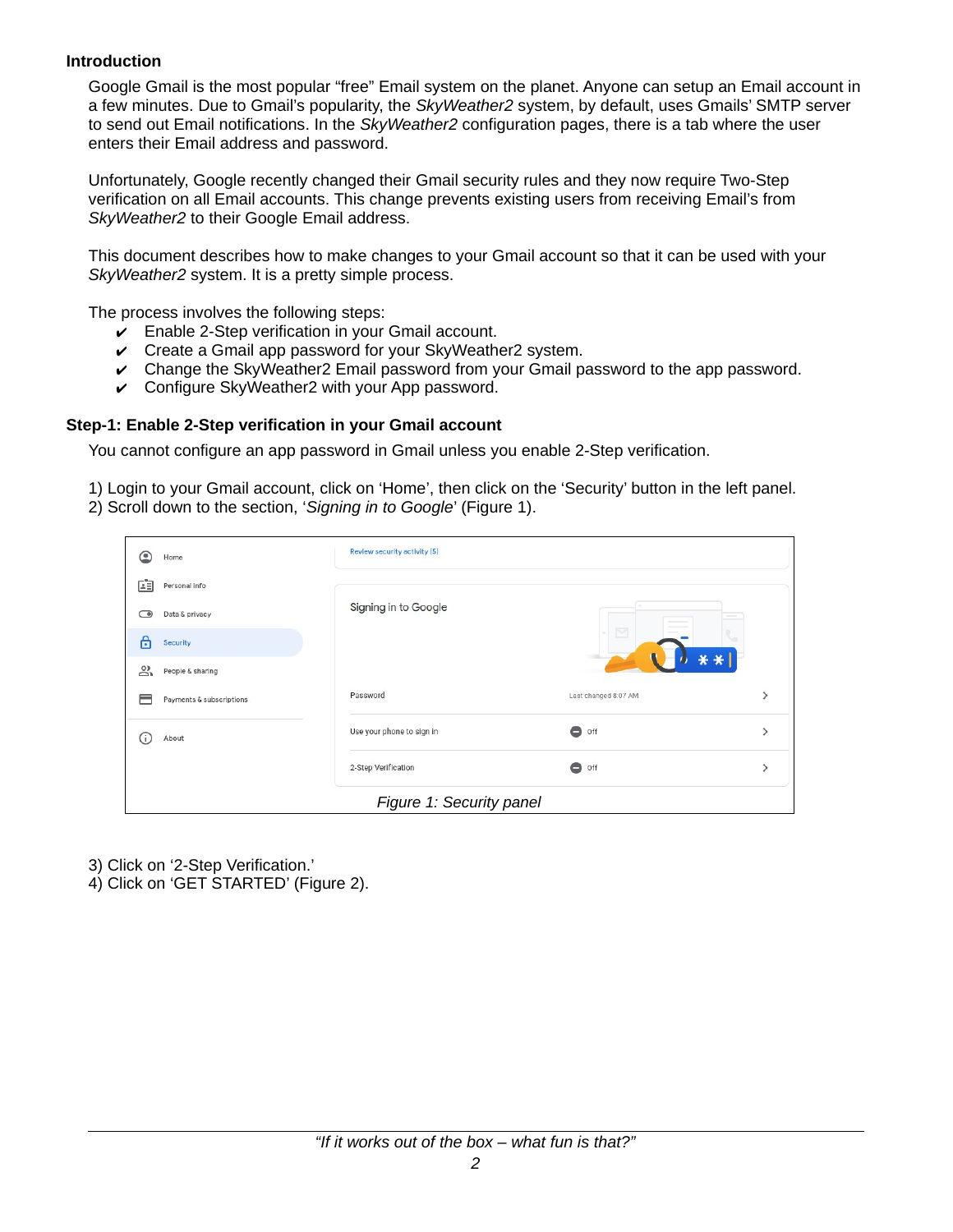

5) Select notification method (Figure [3](#page-3-1)). Most users will enter a mobile phone number. 6) Click 'Next.'

<span id="page-3-0"></span>

| What phone number do you want to use?                                                                                           |             |
|---------------------------------------------------------------------------------------------------------------------------------|-------------|
|                                                                                                                                 |             |
|                                                                                                                                 |             |
| Google will only use this number for account security.<br>Don't use a Google Voice number.<br>Message and data rates may apply. |             |
| How do you want to get codes?                                                                                                   |             |
| <b>Text message</b><br>Phone call                                                                                               |             |
| <b>Show more options</b>                                                                                                        |             |
| <b>Security Key</b><br>A small physical device used for signing in                                                              |             |
| <b>Google Prompt</b><br>Get a Google Prompt on your phone and just tap Yes to sign in                                           | <b>NEXT</b> |

<span id="page-3-1"></span>7) Enter the verification number sent to your phone (Figure [4](#page-4-0)).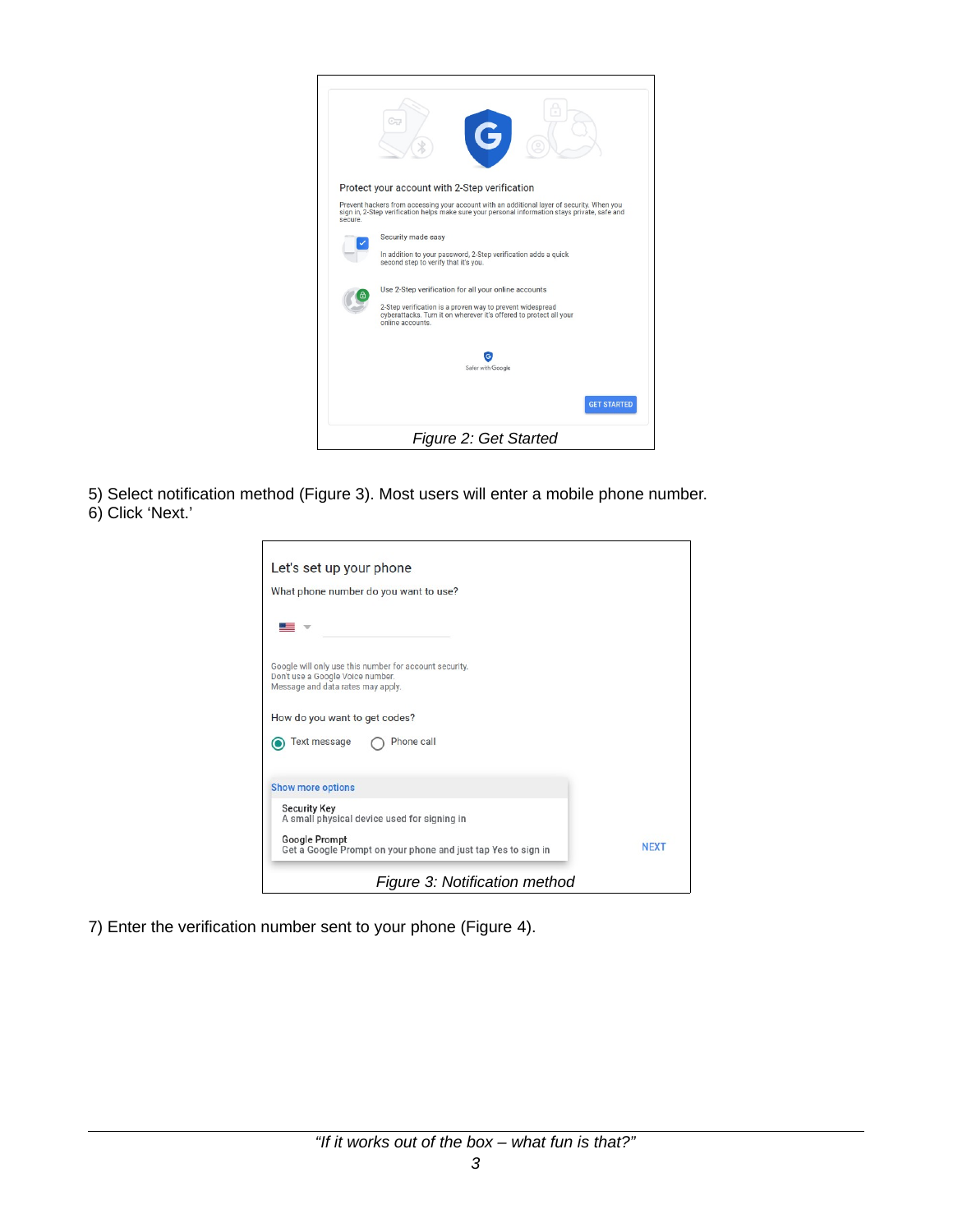| Confirm that it works |                                                               |             |
|-----------------------|---------------------------------------------------------------|-------------|
| Enter the code        | Google just sent a text message with a verification code to ( |             |
| G223102               |                                                               |             |
| Didn't get it? Resend |                                                               |             |
| <b>BACK</b>           | Step 2 of 3                                                   | <b>NEXT</b> |
|                       | Figure 4: Verification code                                   |             |

8) Click 'Next.'

9) Turn on 2-Step verification – Click 'TURN ON' (Figure [5](#page-4-1)).

<span id="page-4-1"></span><span id="page-4-0"></span>

### **Step-2: Create an App password for SkyWeather2**

Now that 2-Step Verification is enabled, you can create an App password.

1) In the Gmail 'Signing in to Google' security panel click on 'App passwords.'

| շ  | Home                     |                              |                      |                                                                                                                                                                                                                                                                                                                                                                                                                                                                            |
|----|--------------------------|------------------------------|----------------------|----------------------------------------------------------------------------------------------------------------------------------------------------------------------------------------------------------------------------------------------------------------------------------------------------------------------------------------------------------------------------------------------------------------------------------------------------------------------------|
| Ġ  | Personal info            | Signing in to Google         |                      | $\frac{1}{2} \left( \frac{1}{2} \right) \left( \frac{1}{2} \right) \left( \frac{1}{2} \right) \left( \frac{1}{2} \right) \left( \frac{1}{2} \right) \left( \frac{1}{2} \right) \left( \frac{1}{2} \right) \left( \frac{1}{2} \right) \left( \frac{1}{2} \right) \left( \frac{1}{2} \right) \left( \frac{1}{2} \right) \left( \frac{1}{2} \right) \left( \frac{1}{2} \right) \left( \frac{1}{2} \right) \left( \frac{1}{2} \right) \left( \frac{1}{2} \right) \left( \frac$ |
| ✑  | Data & privacy           |                              | $\triangleright$     |                                                                                                                                                                                                                                                                                                                                                                                                                                                                            |
| 6  | Security                 |                              |                      |                                                                                                                                                                                                                                                                                                                                                                                                                                                                            |
| చి | People & sharing         | Password                     | Last changed 8:07 AM |                                                                                                                                                                                                                                                                                                                                                                                                                                                                            |
| ╒  | Payments & subscriptions | 2-Step Verification          | <b>O</b> on          | ゝ                                                                                                                                                                                                                                                                                                                                                                                                                                                                          |
| Ŧ  | About                    | App passwords                | None                 |                                                                                                                                                                                                                                                                                                                                                                                                                                                                            |
|    |                          | Figure 6: App password panel |                      |                                                                                                                                                                                                                                                                                                                                                                                                                                                                            |
|    |                          |                              |                      |                                                                                                                                                                                                                                                                                                                                                                                                                                                                            |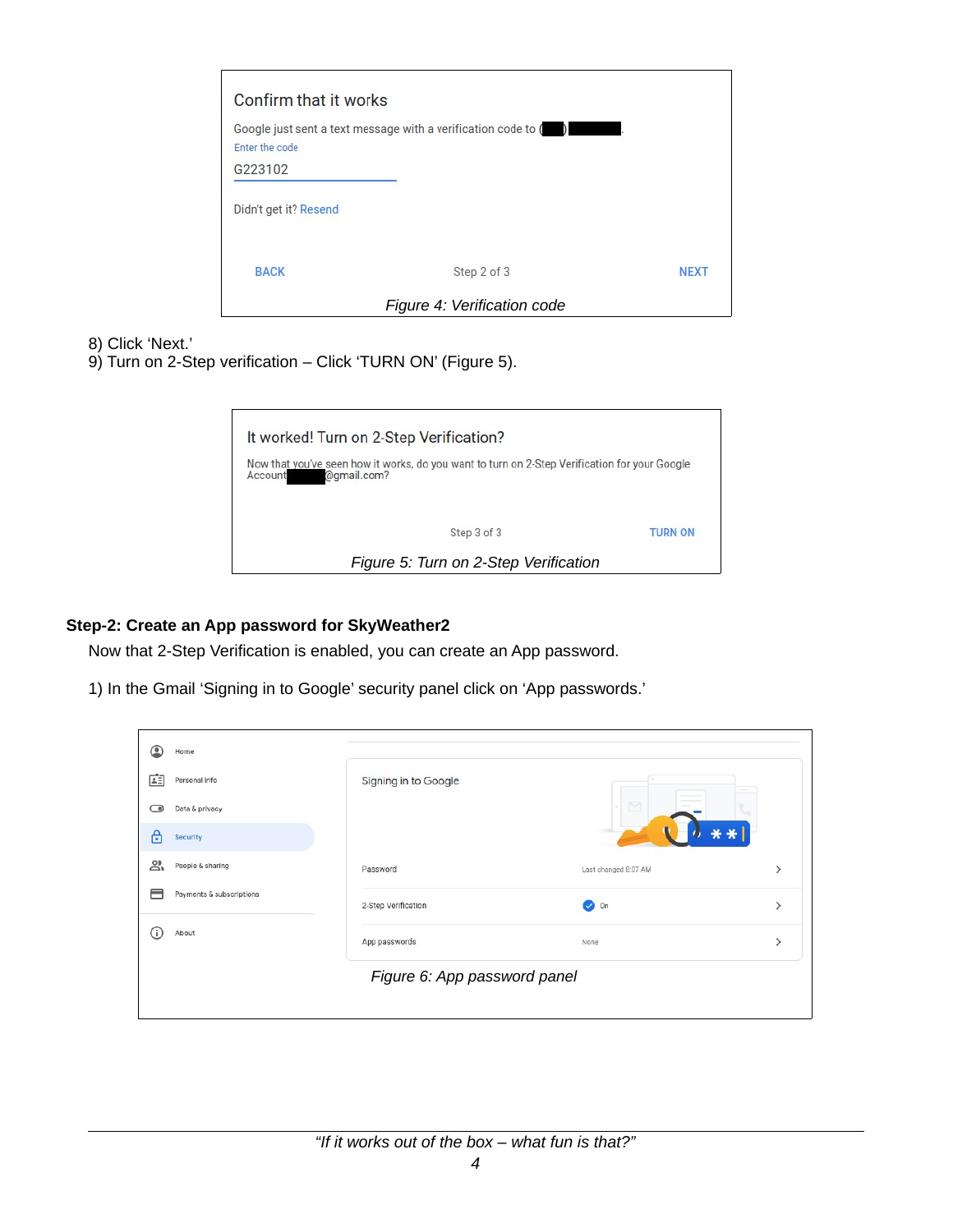2) In the dropdown, select 'Other' then enter an App name (e.g. SkyWeather2).

3) Click 'GENERATE' (Figure [7\)](#page-5-0).

| $\leftarrow$ App passwords                                                                                                                                                                          |                 |
|-----------------------------------------------------------------------------------------------------------------------------------------------------------------------------------------------------|-----------------|
| App passwords let you sign in to your Google Account from apps on devices that don't support 2-Step Verification. You'll only need to<br>enter it once so you don't need to remember it. Learn more |                 |
| You don't have any app passwords.                                                                                                                                                                   |                 |
| Select the app and device you want to generate the app password for.                                                                                                                                |                 |
| SkyWeather2                                                                                                                                                                                         |                 |
|                                                                                                                                                                                                     | <b>GENERATE</b> |
| Figure 7: Enter App name                                                                                                                                                                            |                 |

4) Copy generated password to a safe place. Select the text in gold, right click, select 'Copy'. 5) Paste the App password in your password safe or wherever you store passwords. (Figure [8\)](#page-5-1).

<span id="page-5-0"></span>

| Generated app password                     |                                                                                                                                                                                                                                                                                                                                                                                               |
|--------------------------------------------|-----------------------------------------------------------------------------------------------------------------------------------------------------------------------------------------------------------------------------------------------------------------------------------------------------------------------------------------------------------------------------------------------|
|                                            | Your app password for your device                                                                                                                                                                                                                                                                                                                                                             |
|                                            | uuce devp vckj gitb                                                                                                                                                                                                                                                                                                                                                                           |
| Email<br>securesally@gmail.com<br>Password | How to use it<br>Go to the settings for your Google Account in<br>the application or device you are trying to set<br>up. Replace your password with the 16-<br>character password shown above.<br>Just like your normal password, this app<br>password grants complete access to your<br>Google Account. You won't need to remember<br>it, so don't write it down or share it with<br>anyone. |
|                                            | <b>DONE</b>                                                                                                                                                                                                                                                                                                                                                                                   |
|                                            | Figure 8: Copy App password                                                                                                                                                                                                                                                                                                                                                                   |

<span id="page-5-1"></span>7) You will now see your App password entry in the password list (Figure [9\)](#page-6-0).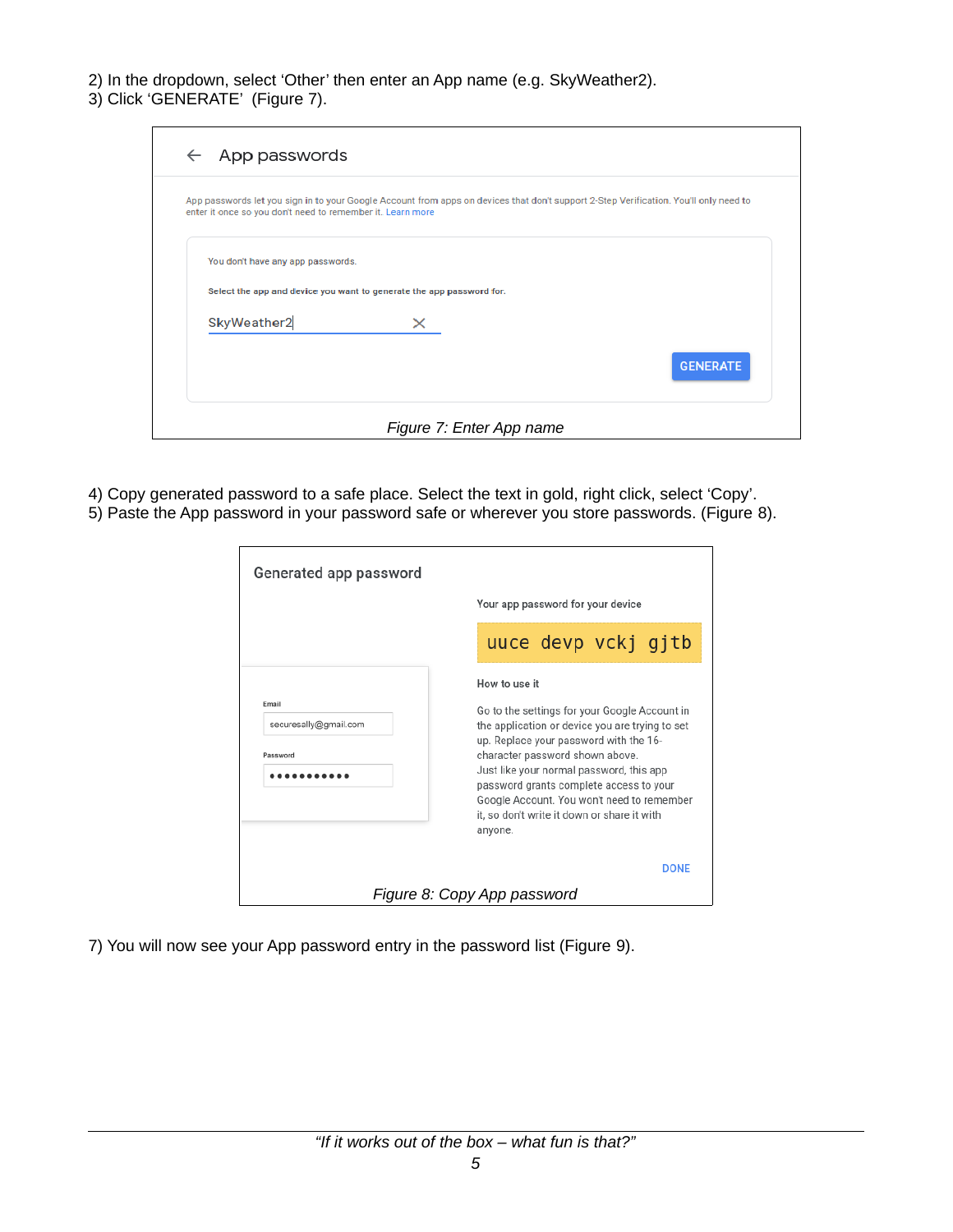| enter it once so you don't need to remember it. Learn more | App passwords let you sign in to your Google Account from apps on devices that don't support 2-Step Verification. You'll only need to |                  |                 |
|------------------------------------------------------------|---------------------------------------------------------------------------------------------------------------------------------------|------------------|-----------------|
|                                                            |                                                                                                                                       |                  |                 |
| Your app passwords                                         |                                                                                                                                       |                  |                 |
| Name                                                       | Created                                                                                                                               | <b>Last used</b> |                 |
| SkyWeather2                                                | 8:33 AM                                                                                                                               |                  |                 |
|                                                            | Select the app and device you want to generate the app password for.                                                                  |                  |                 |
| Select app                                                 | $\equiv$ Select device                                                                                                                |                  |                 |
|                                                            |                                                                                                                                       |                  | <b>GENERATE</b> |

## **Step-3: Configure SkyWeather to use your App password**

<span id="page-6-0"></span>Now that you have an App password assigned to your Gmail account, you must tell *SkyWeather2* what it is.

- 1) Connect to your *SkyWeather2* Pi via VNC or ssh.
- 2) Open a command window.
- 3) Change directory to *homepi/SDL\_Pi\_Skyweather2 \$ cd; cd SDL\_Pi\_Skyweather2*
- 4) Start remi server.
	- \$ sudo python3 SkyWeatherConfigure.py

3) Open a browser on another computer and connect to the Pi using its IP address and port 8001.

My Pi is at IP address: 192.168.1.29 In my browser I enter: [http://192.168.1.29:8001](http://192.168.1.29:8001/) See Figure [10.](#page-7-0)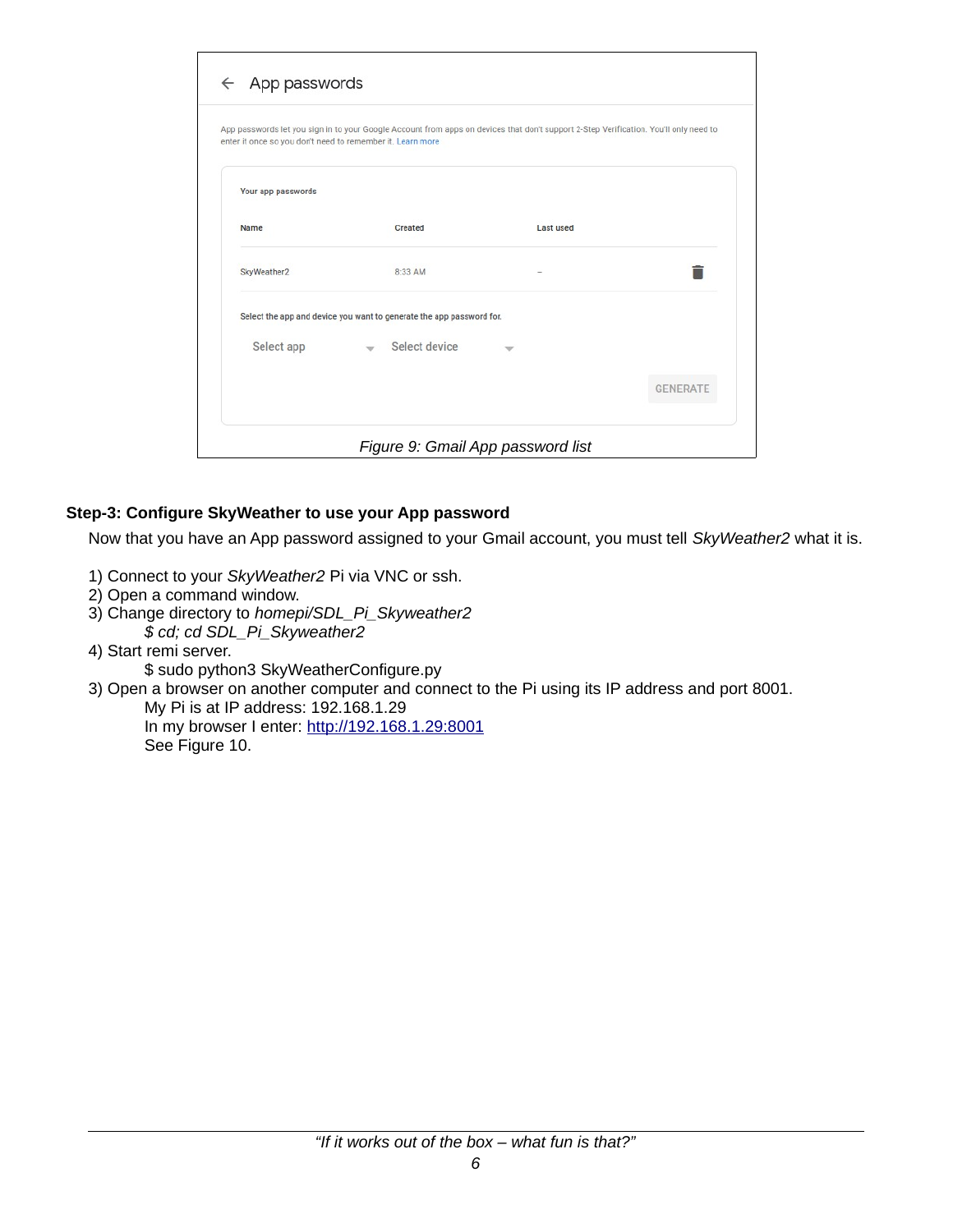

- <span id="page-7-0"></span>4) Click on the 'MTN' tab (Mail and Text Notification). Figure [11](#page-8-0).
- 5) Enter your full Gmail address in the 'Mail User' box.
- 6) Enter your **App password** in the 'Mail Password' box. **DO NOT** enter your Gmail password.
- 7) Enter your full Gmail address in the 'Notify Address' box.
- 8) Enter a 'from' address in the 'From Address' box. (e.g SkyWeather2@local.com).
- 9) Click 'Save and Exit' at the top right of the form.